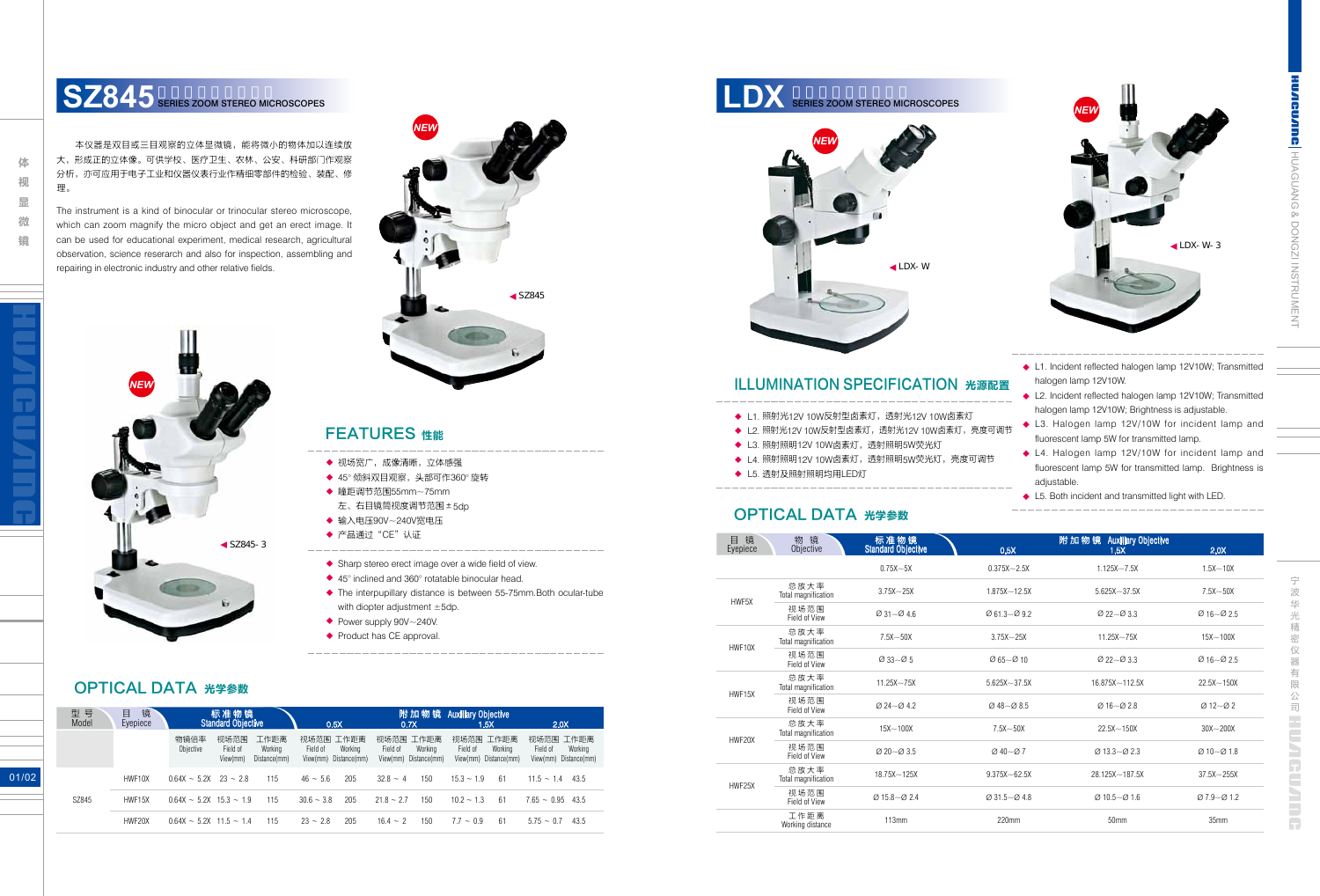**CUARG** HUAGUANG & DONGZI INSTRUMENT HUAGUANG & DONGZI INSTRUMENT

03/04

### **LBX** SERIES ZOOM STEREO MICROSCOPES

本仪器是双目或三目观察的立体显微镜,能将微小的物体加以连续放 大,形成正的立体像。可供学校、医疗卫生、农林、公安、科研部门作观察 分析,亦可应用于电子工业和仪器仪表行业作精细零部件的检验、装配、修 理 。

The instrument is a kind of binocular or trinocular stereo microscope, which can zoom magnify the micro object and get an erect image. It can be used for educational experiment, medical research, agricultural observation, science reserarch and also for inspection, assembling and repairing in electronic industry and other relative fields.

| 型<br>号<br>Model | 镜<br>目<br>Eyepiece | 镜<br>物<br>Objective  | 工作台<br><b>Base/Working Stage</b>     | 升降机构<br>Up & down Mechanism | 照射光<br><b>Incident illumination</b>         | 透射光<br><b>Transmitted illumination</b> |
|-----------------|--------------------|----------------------|--------------------------------------|-----------------------------|---------------------------------------------|----------------------------------------|
| LBXY            | HWF10X             | Z00M<br>$0.75X - 5X$ | Ø95mm 磨 砂 玻 璃<br>Ø95mm Frosted alass | 立柱式<br>Pillar style         | 12V10W 碗形卤素灯<br>Bowl halogen lamp<br>12V10W | 12V10W 卤素灯<br>Halogen lamp<br>12V10W   |
| LBXW            | HWF10X             | Z00M<br>$0.75X - 5X$ | Ø95mm 磨 砂 玻 璃<br>Ø95mm Frosted alass | 弯臂式<br>Arm curved           | 12V10W 碗形卤素灯<br>Bowl halogen lamp<br>12V10W | 12V10W 卤素灯<br>Halogen lamp<br>12V10W   |
| LBXW-LED        | HWF10X             | Z00M<br>$0.75X - 5X$ | Ø95mm 磨 砂 玻 璃<br>Ø95mm Frosted glass | 弯臂式<br>Arm curved           | 内置 LED 环形灯<br>Bult-in LED ring light        | 1WLED 灯<br>1WLED lamp                  |
| LBXY-P          | HWF10X             | Z00M<br>$0.75X - 5X$ | Ø120mm 磨砂玻璃<br>Ø120mm Frosted alass  | 立柱式<br>Pillar style         | 自然光<br>Natural illumination                 | 自然光<br>Natural illumination            |

可选购附件 (Optional accessories): 0.5x、1.5x、2x 附加物镜 (Auxiliary Objective); HWF5x、HWF10x、HWF15x、HWF20x、HWF25x 目镜 (Eyepiece); 环形灯 (Ring light)

体 体视显微镜 视 显 微 镜





#### FEATURES 性能

- 视场宽广,成像清晰,立体感强
- 45° 倾斜双目观察,头部可作360° 旋转
- 瞳距调节范围55mm~75mm 左、右目镜筒视度调节范围±5dp
- 输入电压90V~240V宽电压
- 产品通过"CE"认证
- 
- Sharp stereo erect image over a wide field of view.
- 45° inclined and 360° rotatable binocular head. The interpupillary distance is between 55-75mm. Both ocular-tube with diopter adjustment  $\pm$  5dp. ◆◆◆ ◆◆ ◆◆◆◆ ◆◆
- Power supply 90V~240V.
- Product has CE approval.





 $\frac{1}{\sqrt{2}}$ 宁波华光精密仪器有限公司 波 华 光精密仪 器 有限公司 工工工工工工工工厂

OPTICAL DATA 光学参数

| 镜<br>目<br>Eyepiece | 物<br>镜<br>Objective         | 标准物镜<br><b>Standard Objective</b>         | 0.5X                                        | 附加物镜 Auxiliary Objective<br>1.5X          | 2.0X                                 |
|--------------------|-----------------------------|-------------------------------------------|---------------------------------------------|-------------------------------------------|--------------------------------------|
|                    |                             | $0.75X - 5X$                              | $0.375X - 2.5X$                             | $1.125X - 7.5X$                           | $1.5X - 10X$                         |
| HWF5X              | 总放大率<br>Total magnification | $3.75X - 25X$                             | $1.875X - 12.5X$                            | $5.625X - 37.5X$                          | $7.5X - 50X$                         |
|                    | 视场范围<br>Field of View       | $\varnothing$ 31 ~ $\varnothing$ 4.6      | $\varnothing$ 61.3~ $\varnothing$ 9.2       | $\varnothing$ 22 $\sim$ $\varnothing$ 3.3 | $Ø16 - Ø25$                          |
| HWF10X             | 总放大率<br>Total magnification | $7.5X - 50X$                              | $3.75X - 25X$                               | $11.25X - 75X$                            | $15X - 100X$                         |
|                    | 视场范围<br>Field of View       | $\varnothing$ 33 $\sim$ $\varnothing$ 5   | $\varnothing$ 65~ $\varnothing$ 10          | $\varnothing$ 22 $\sim$ $\varnothing$ 3.3 | $Ø16 - Ø25$                          |
| HWF15X             | 总放大率<br>Total magnification | $11.25X - 75X$                            | $5.625X - 37.5X$                            | $16.875X - 112.5X$                        | $22.5X - 150X$                       |
|                    | 视场范围<br>Field of View       | $\varnothing$ 24 $\sim$ $\varnothing$ 4.2 | $\varnothing$ 48 ~ $\varnothing$ 8.5        | $Ø16 - Ø28$                               | $Ø12-Ø2$                             |
| HWF20X             | 总放大率<br>Total magnification | $15X - 100X$                              | $7.5X - 50X$                                | $22.5X - 150X$                            | $30X - 200X$                         |
|                    | 视场范围<br>Field of View       | $\varnothing$ 20 ~ $\varnothing$ 3.5      | $Ø$ 40 ~ $Ø$ 7                              | $\varnothing$ 13.3 ~ $\varnothing$ 2.3    | $\varnothing$ 10 ~ $\varnothing$ 1.8 |
|                    | 总放大率<br>Total magnification | $18.75X - 125X$                           | $9.375X - 62.5X$                            | 28.125X~187.5X                            | $37.5X - 255X$                       |
| HWF25X             | 视场范围<br>Field of View       | $\varnothing$ 15.8~ $\varnothing$ 2.4     | $\varnothing$ 31.5 $\sim$ $\varnothing$ 4.8 | $\varnothing$ 10.5 ~ $\varnothing$ 1.6    | $07.9 - 01.2$                        |
|                    | 工作距离<br>Working distance    | 113mm                                     | 220mm                                       | 50mm                                      | 35 <sub>mm</sub>                     |

#### **SPECIFICATION 规格**